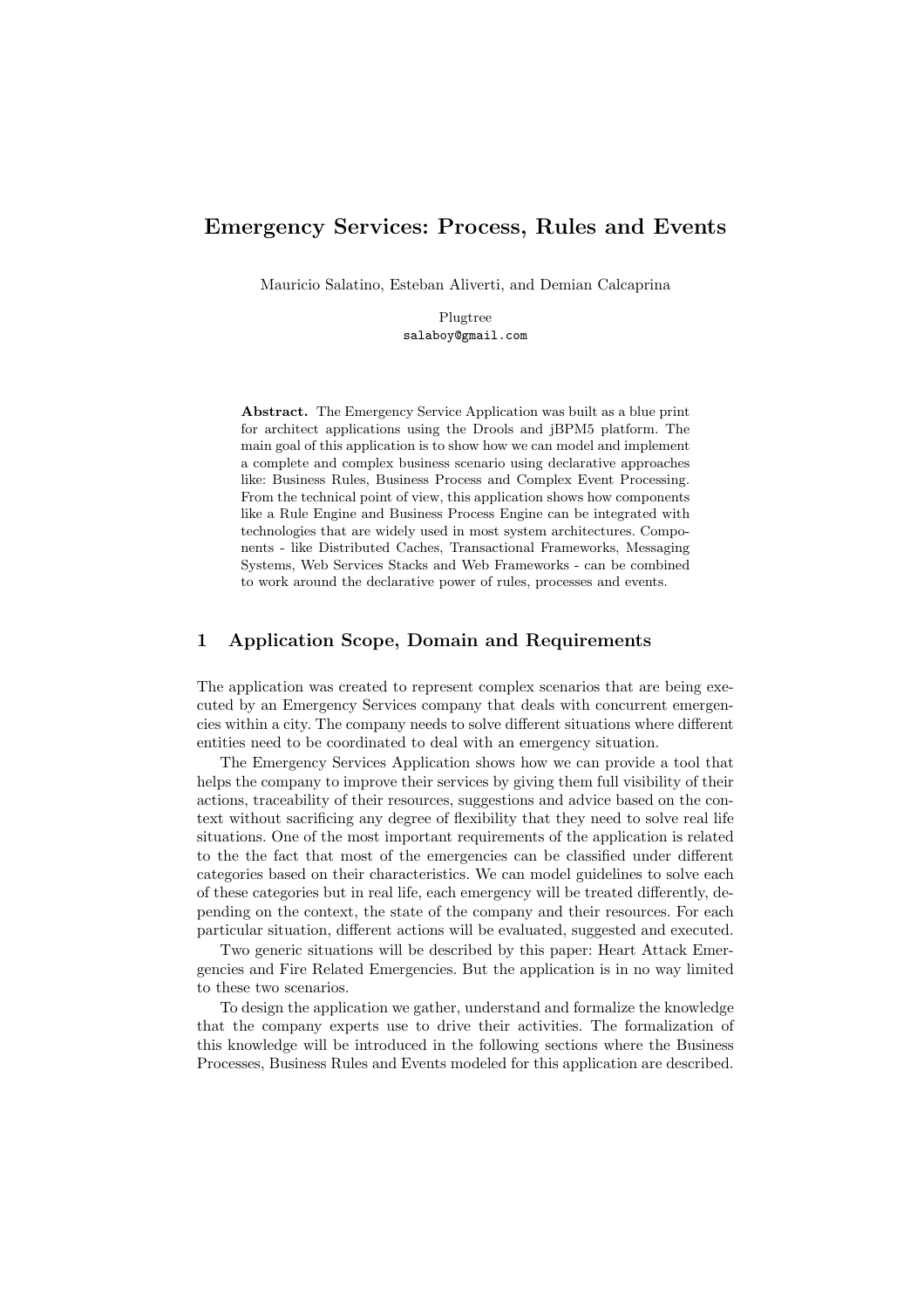# 2 Declarative Knowledge Representation

The application uses the concept of procedure to define the set of business processes, business rules and domain specific services that will be used to deal with an emergency. We have defined a set of default procedures that describe the activities that can be executed during specific emergencies. The "Default Heart Attack Procedure" can be used to drive a standard set of activities that needs to be executed each time a person suffers a heart attack. The "Default Fire Emergency Procedure" describes the same but for emergencies that include fire situations where we need to coordinate the firefighters department in order to mitigate the dangerous situation as soon as possible.

Both procedures set up the basic activities that the company needs to execute in each specific situation, but in no way do they limit the company to add, remove or execute more activities in parallel.

Before executing these procedures, the company needs to identify the context of the emergency by executing a set of activities that were designed to pick up the initial information and find out what is happening. These activities are contained in a Generic Emergency Procedure that is executed each time the phone rings in the central offices.

### 3 Generic Emergency Procedure

This procedure will initiate the information about an emergency and is based on the initial information that is being gathered by the phone operators of the company. Using this information, a suggestion mechanism based on Business Rules will be in charge of suggesting the most appropriate, specific procedures out of all the available procedures.

This generic procedure is driven by the following business process:



Fig. 1. Heart Attack Emergency Procedure

The Suggest Emergency Procedures activity inside this business process uses a set of rules to analyze the context of the emergency gathered to suggest a set of procedures that fits with that specific situation. These rules will evaluate the status of the company in order to suggest viable procedures.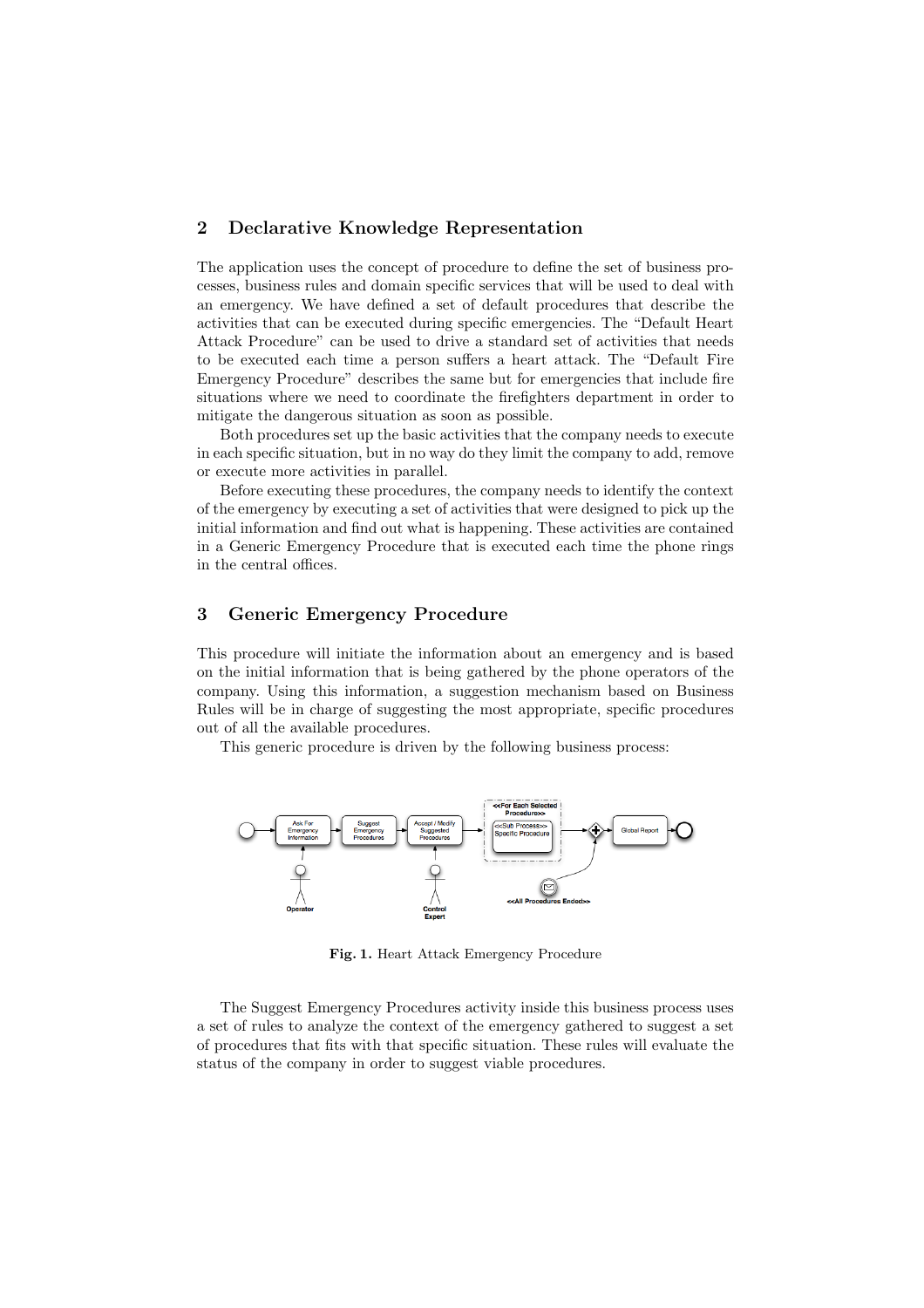Once the Suggestion rules are executed, the control expert in charge reviews the suggestions and modifies or approves the selected procedures. The business process automatically will start each selected procedure in parallel and it will wait until it receives a notification that all the specific procedures have ended.

The main purpose of this generic procedure is to speed up the activities that need to be executed for every emergency that the central offices handle. The suggestion rules help the experts by giving them a clear set of procedures that can be executed based on the current status of the company and also on the contextual and semantic information gathered for each specific situation. Once the procedures are started, a separate group of resources will be used to monitor all the activities executed for each emergency.

#### 4 Default Heart Attack Procedure

As soon as we identify a heart attack situation, the system will automatically suggest to the expert which procedures best fit based on contextual information. If the Default Heart Attack Procedure is selected, the activities described by the following business process will be executed:



Fig. 2. Fire Emergency Procedure

This sequence of activities and events defines exactly how the company must deal with a Heart Attack situation. Briefly, an ambulance will be selected according to the company status and the patient information and it will be dispatched to the emergency location. Once that ambulance arrives, the Doctor will send an updated report to the central about the situation. This information will be correlated with the emergency location, the location of different hospitals based on distance, and the availability of the health-care services in each hospital to select the most appropriate facility. Once the patient is at the hospital, a report about this procedure will be created.

This business process is enriched by different sets of rules that are being executed in different activities to take automated actions to speed up the service and the human involvement times. For this particular use case, a set of rules is being defined to automatically select the best hospital based on the available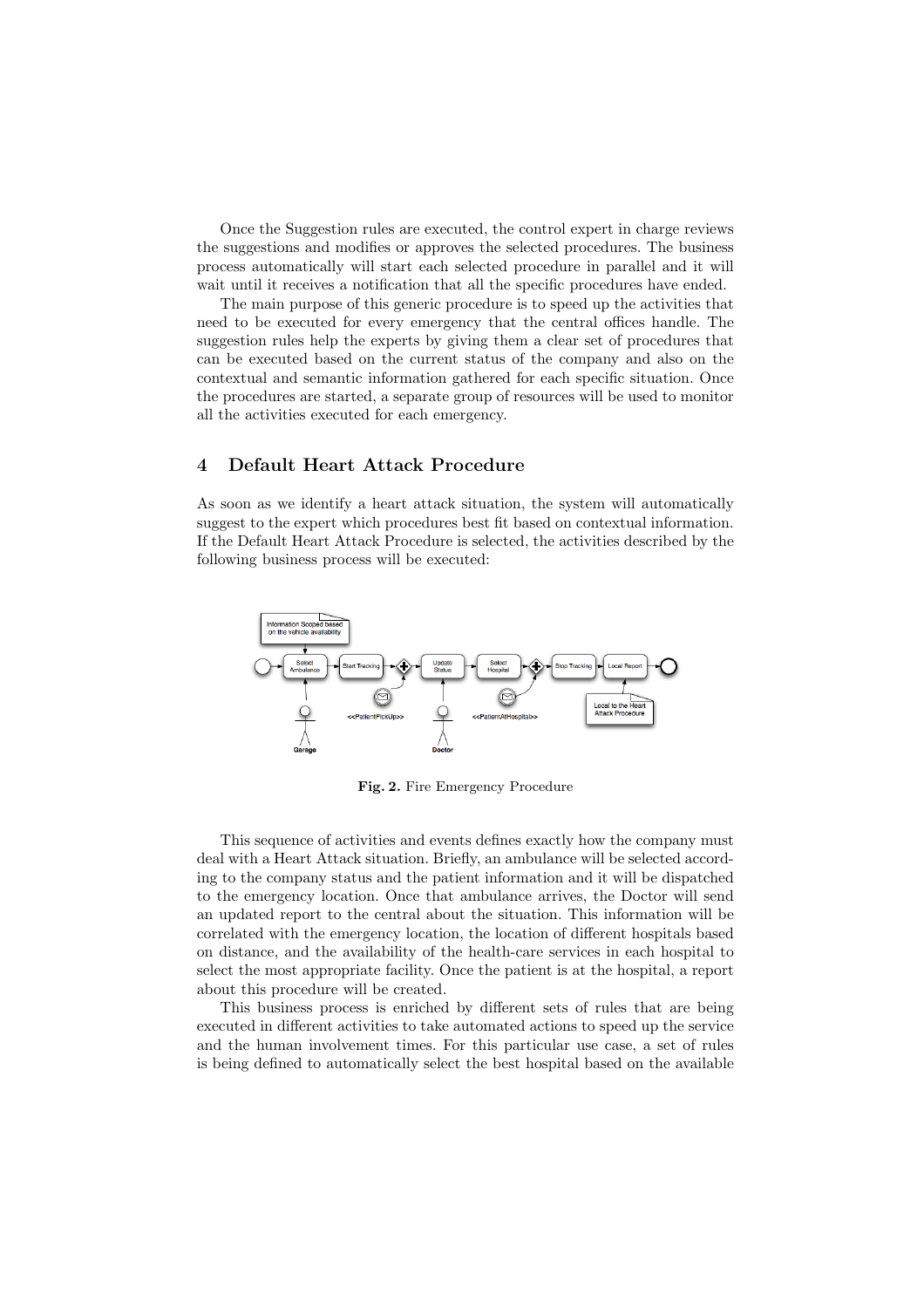information. Taking advantage of the Complex Event Process features provided by the platform, another group of rules are defined to take care of more dynamic and reactive aspects that need to be covered.

The following rule is one of the set of rules created for the hospital selection mechanism:

```
Listing 1.1. Rule 2
rule " Select Closest Hospital "
  ruleflow -group " hospital - selection "
  when
    $pI : WorkflowProcessInstance( $pid : id )
     $emergency : Emergency( $type : type.name )
$selectedHospital : Hospital() from accumulate (
       $hospital : Hospital() from externalEntities.getAllHospitals(),
          hospitalDistanceCalculator(
            new HospitalDistanceCalculationData(
              $hospital , $emergency )
            )
          \lambdathen
    String callId = ((Call) $pI.getVariable("call") ).getId();
    // Send Hospital Selected Message
    MessageFactory.sendMessage(
      new HospitalSelectedMessage( callId , $selectedHospital ) );
end
```
This basic rule calculates the closest hospital to the emergency location iterating the location of all the available hospitals. The available hospitals are being dynamically calculated based on periodical updates reports received in the central.

The following business rule uses the temporal operators to analyze and react based on the patients vital signs. Once the patient is inside the ambulance, all his/her vital signs are sent to the central offices and monitored by a set of rules that are designed to analyze anomalous situations and generate warnings. These warnings are automatic reactions executed by the system when a specific pattern is found in multiple sources of real time events. These warnings can be used to influence the hospital selection, the route to reach the selected hospital, or even trigger new on-demand procedures.

```
Listing 1.2. Rule 3
rule " Patient heart attack pattern "
  when
    ArrayList( $num : size > 7 ) from collect (
       PulseEvent ( processed == false, $pulse: value )<br>over window:time(1s)
        from entry-point "patientHeartbeats")
  then
    MessageFactory.sendMessage(
      new PatientMonitorAlertMessage(
        callId , vehicleId ,
         " Warning , patient suffering a heart attack ",
        new java.util.Date() ) ):
end
```
This simple rule evaluates in real time the events that are coming from a stream called "patientHeartBeats". If we find more than 7 events per second filtering the values of those particular events, we can say that it is very likely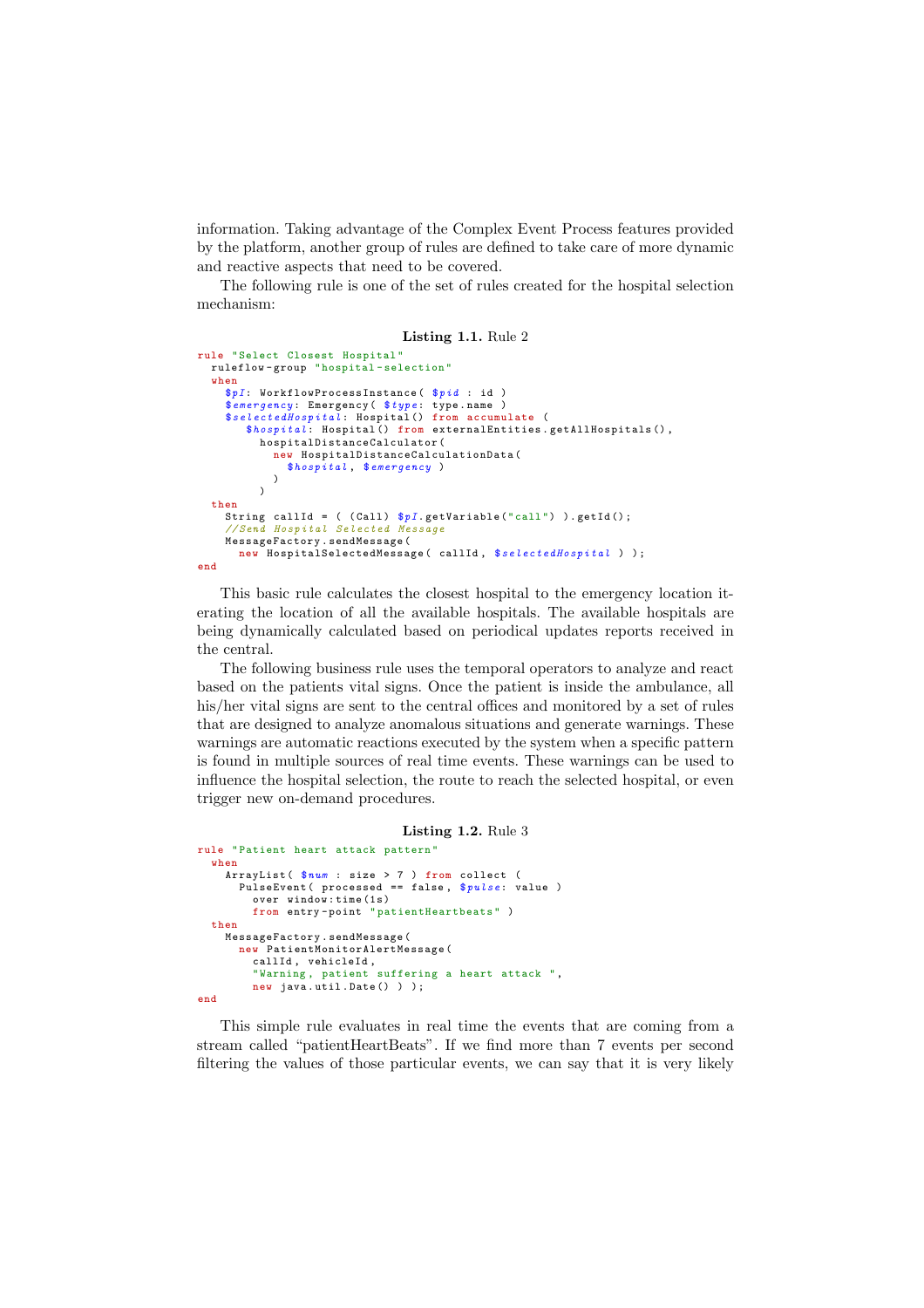that the patient is having a heart attack. The application provides a configurable module that allows us to set up different devices to be used as input for these events. We have designed a set of bindings for the Wii Remote Control Accelerometer, the IPhone Accelerometer and Android Devices Accelerometers that can be plugged as event sources. Based on the values that are being sent by these devices, the rules will react if a pattern is found.

# 5 Default Fire Emergency Procedure

This procedure will be executed each time that the company needs to deal with a fire situation. Once again, a set of business processes and business rules will compose this procedure. For this procedure, we will analyze a business process that describes a more dynamic set of activities that needs to be executed.



Fig. 3. High Level Architecture

This more unstructured process allows us to represent a situation where we send one or more fire trucks to a fire emergency. Each truck will have a limited amount of water that can be recharged in the fire departments. This process is being driven by the events that are being received in the central offices, which allow us to coordinate if we need more trucks; or if the situation is under control, we can reduce the number of trucks that we are using.

For this procedure a set of rules is defined to control the water tanks and select the closest water provider; a planning algorithm is also used to calculate the initial amount of trucks required to deal with the fire situation.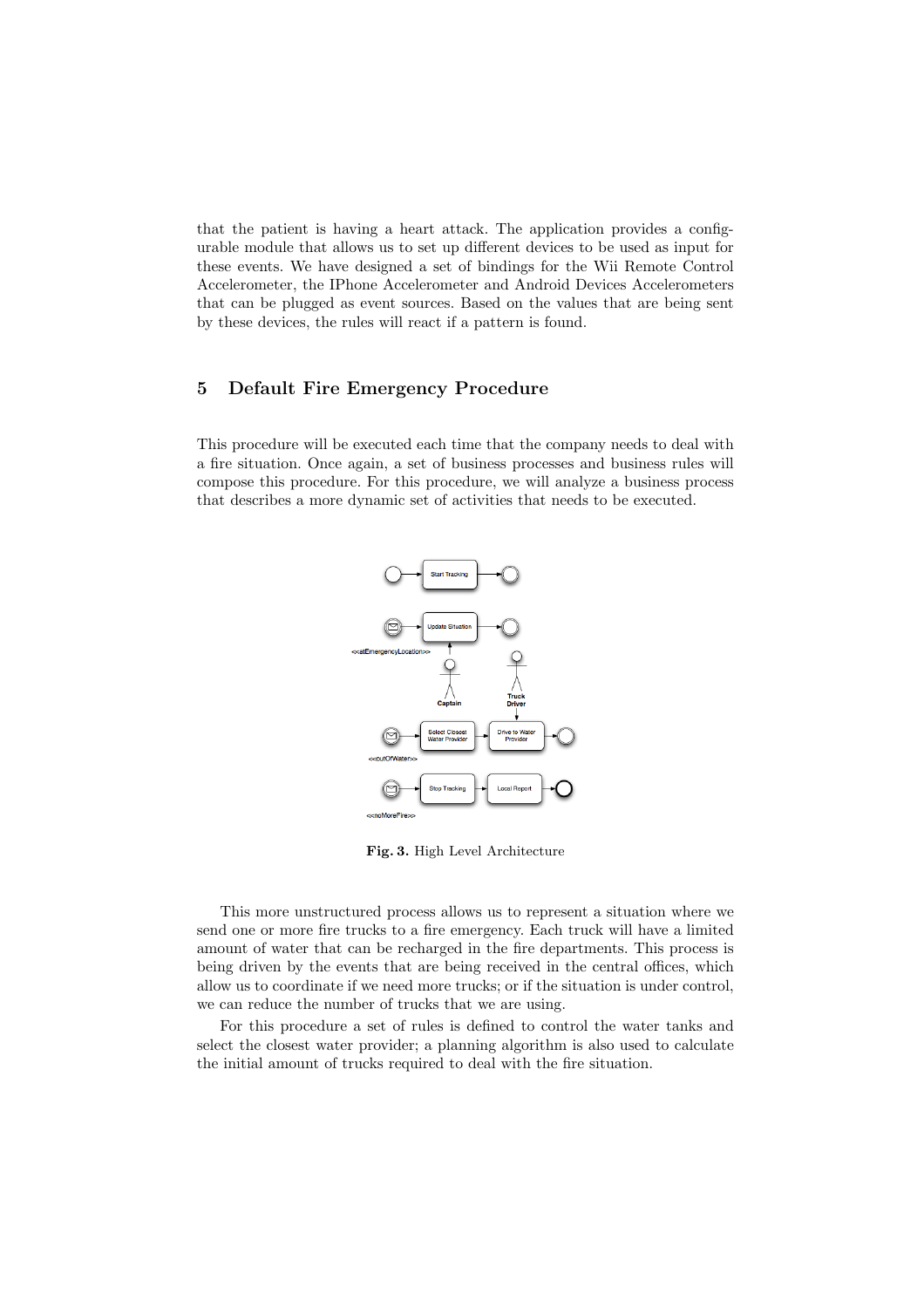# 6 Inferences, Correlation, Aggregation and Dynamic Knowledge Composition

In order to provide the flexibility required to handling these complex situations we need to provide generic mechanisms to gather the knowledge required to deal with each emergency on demand. This application was designed to allow company experts to pick different business knowledge assets to solve specific situations. Composing different pieces knowledge into a single runtime will allow us to build very flexible and reactive services that can solve high and low level situations. These knowledge runtimes will be populated with the information that belongs to the specific situation. Once the runtime is created and populated with information, the rules, processes and events will be analyzed and the correspondent actions will be triggered.

Each knowledge runtime will be an isolated entity that can be distributed in different nodes of a computer grid allowing the application to scale. Each of these knowledge runtimes will provide a context smart enough to solve the specific situation that causes its creation.

# 7 Architectural Overview

This application was created to take advantage of different technologies to solve very specific problems. All these technologies are being used to demonstrate how we can solve all the technical problems that arise when we try to provide a solution that needs to drive a company. The following technical components are being used to solve infrastructural problems such as scalability and robustness, delegating the business logic and business definitions to the Business Rule Engine and Business Process Engine.

Current technical components that are being integrated to the application:

- Distributed Cache (Infinispan)
- NOSQL Graph Based Database (Neo4J)
- Query and Graph Transversal frameworks (Gremlin and Chyper)
- Reliable Messaging System (HornetQ)
- Web Frameworks for Presentation Layer (FreeMarker, Spring MVC)
- Interaction Component for dynamic form builder (Smart Tasks)

The architecture of the application was created with the concept of distribution in mind. Usually the problems that we want to solve using this approach are extremely complex and can involve huge amounts of data, therefore each knowledge runtime can be instantiated in different physical or virtual machines. Using different techniques, we can coordinate and monitor these knowledge runtimes so decoupling them in order to improve performance and scalability. Most of the interactions are being handled by messaging queues which allow us to configure the reliability of the channels completely decoupled from the problems that we are trying to solve.